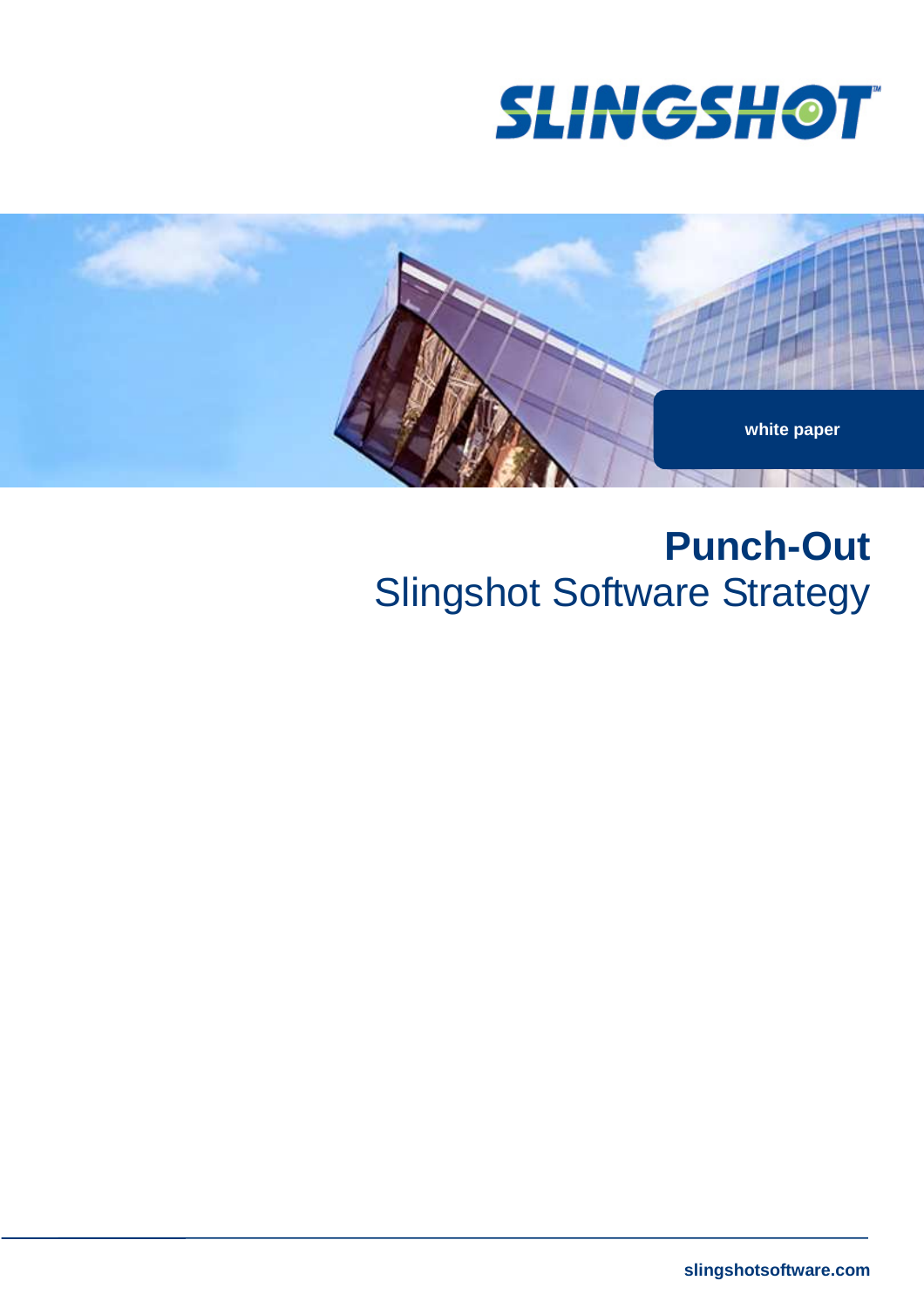

# Improve Your Procurement Team's Efficiency with Supplier Portal Punch-Out

## **Background**

In an increasingly competitive market place, many organizations are re-examining their spend management practices to positively influence their bottom line. Key to this approach is identifying opportunities to control how goods and services are procured.

With recent technological advances, the ability for procurement systems to invoke details maintained in their supplier's web-based applications is not only possible, but is becoming easier and more cost effective. The ability for **Punch-Out functionality improves efficiency, increases system usability and adoption, drives purchases to existing contracts and ultimately saves money.**

a system user to "Punch-Out" to a supplier's eCommerce portal presents a number of advantages:

- A greater percentage of purchases will be driven through existing corporate contracts. This will reduce or even eliminate maverick purchasing practices. Compliance with corporate contract conditions will also increase significantly.
- Spend control will improve based on increased visibility and alerts to configurable exception conditions.
- Through direct interface with supplier portals, sourcing cycle times are reduced
- Greater system intuity, functionality and ease of use will result in greater user adoption.

Slingshot Software's approach to Punch-Out has been to watch closely while the integration protocols mature, standards emerge and the cost of deployment is reduced to a point where we are certain of the technology's stability, security and integrity.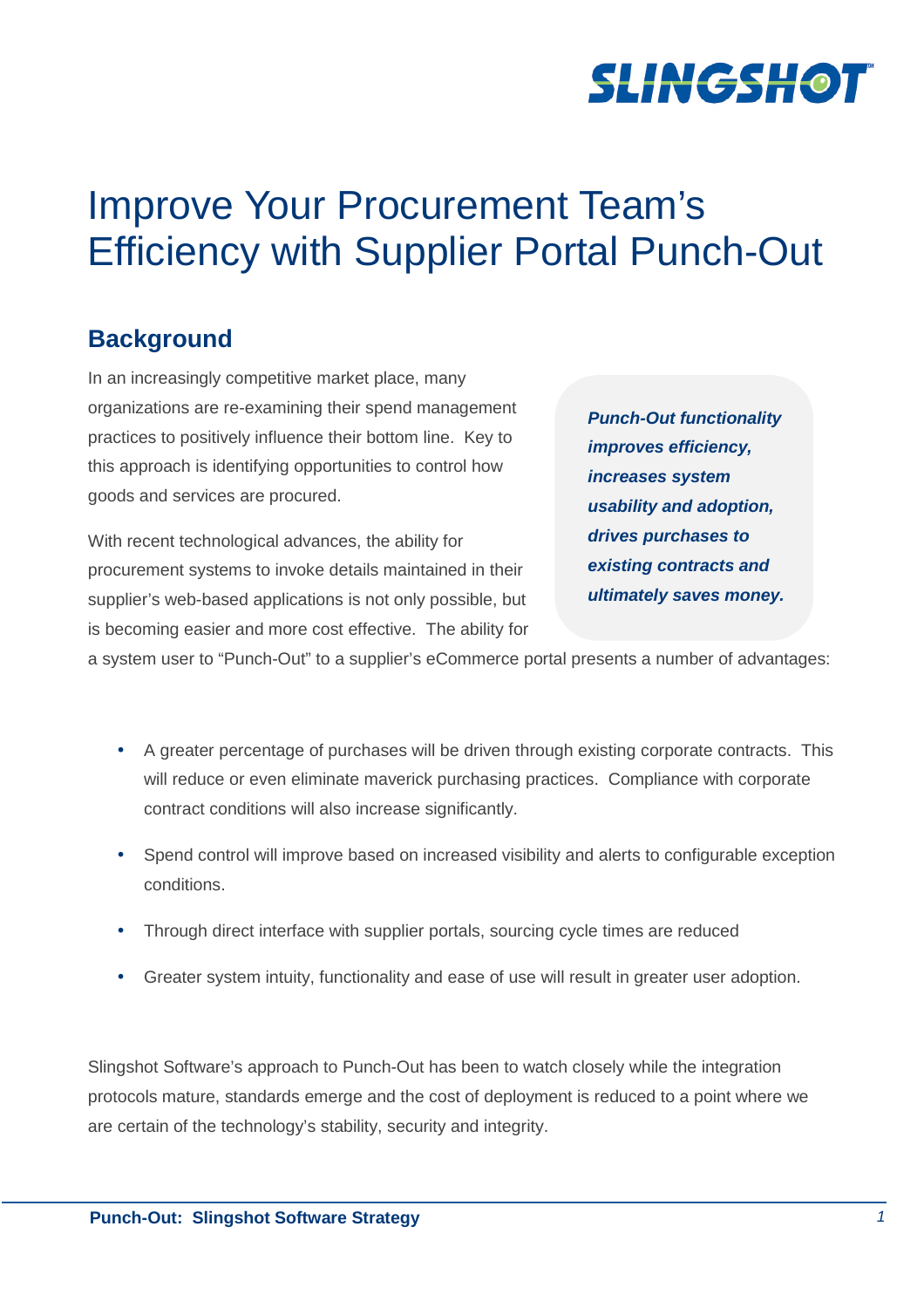

## **What Is Punch-Out Functionality?**

Slingshot's Punch-Out functionality integrates supplier contracts directly with our procurement applications. This enables users to access supplier contracts for products or services that reside within a supplier's website. Importantly, Punch-Out functionality eliminates the need for suppliers to send catalogs and unique price lists to buying organizations. This model is cumbersome to maintain and is exposed to a high propensity for error or discrepant pricing.

**Integrate multiple supplier systems to automate product catalog maintenance and pricing.**

To activate the process, the purchasing agent in the buying organization simply selects a product from the normal catalog that is sourced from within a supplier's web site.

Behind the scenes, Slingshot's procurement software and the selected suppliers' web sites exchange a small number of eXtensible Markup Language (XML) and HyperText Markup Language (HTML) files that make the supplier's products,

storefronts, product categories and prices available to the requestor. The next form they see is on the supplier's website.

The requestor then navigates through the supplier's web site selecting products and adding them to their shopping cart. When they complete their shopping expedition with the selected supplier, they check out. At this point they are returned to their Slingshot requisition where all details will be updated to include the products and prices selected from within the supplier's web site.

The user then proceeds to complete their Requisition within their Slingshot purchasing application. This can include other products fulfilled from internal warehouses or storerooms, purchased by product, catalog or buying lists or separate Punch-Out transactions with other suppliers. When complete, the normal electronic approval process is invoked. When the Requisition is approved, a purchase order is issued and communicated to the supplier in an XML message. This will activate the supply process, for which real-time notification of order status is supported.

To enable this functionality, Slingshot's Request and Buy modules need to be aligned with the Punch-Out configuration for the supplier, and the supplier's web site also needs to be capable of supporting Punch-Out XML and HTML file exchange.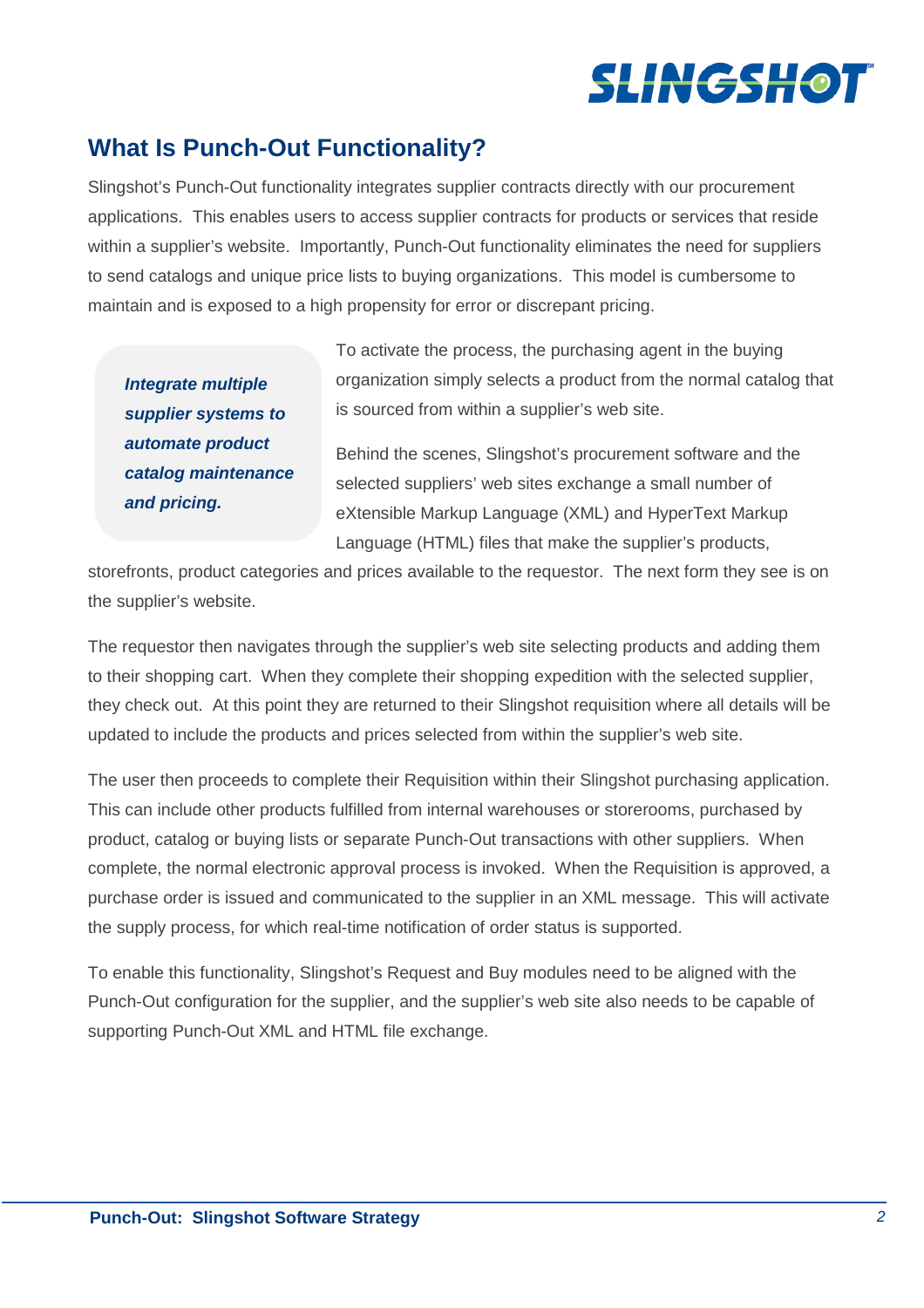

# **How Is Punch-Out Done?**

### **Functional Scenarios**

Slingshot's Buy and Request modules support Punch-Out functionality. When a user opens a new purchase requisition, they will follow one of two functional scenarios:

- **Scenario 1:** Instead of maintaining a list of products available for ordering internally to Slingshot, the application will provide a web link to the supplier's product catalog and shopping cart.
- **Scenario 2:** Users find desired items by searching their local catalogs by commodity, supplier, or product description. When they select a Punch-Out item, the application opens a new browser window and logs them into their account at the supplier's website, where they can complete the selection and add the item to the shopping cart.

After the product selection has been completed, the contents of the shopping cart are sent back to the Slingshot application as the initial source of the requisition.

### **Transaction Flow**

The implementation of Punch-Out functionality within Slingshot's applications will follow the widelyadopted commerce eXtensible Markup Language (cXML) standard. According to this standard, the sequence of events in a Punch-Out transaction is described below.

- **1) Activation:** When the user clicks on a Punch-Out item, the application uses a known Uniform Resource Locator (URL) to send a Punch-Out setup request. The purpose of this request is to notify the supplier's website of the buyer's identity, and to communicate the operation to be performed.
- **2) Validation:** After the supplier's website receives a request, it sends back a response containing a URL that tells the application where to go to initiate a browsing session on the supplier's website.
- **3) Enablement:** The application opens a new browser window, which displays a session logged into an account on the supplier's website. This account can be specific to a region, a company, a department, or a user.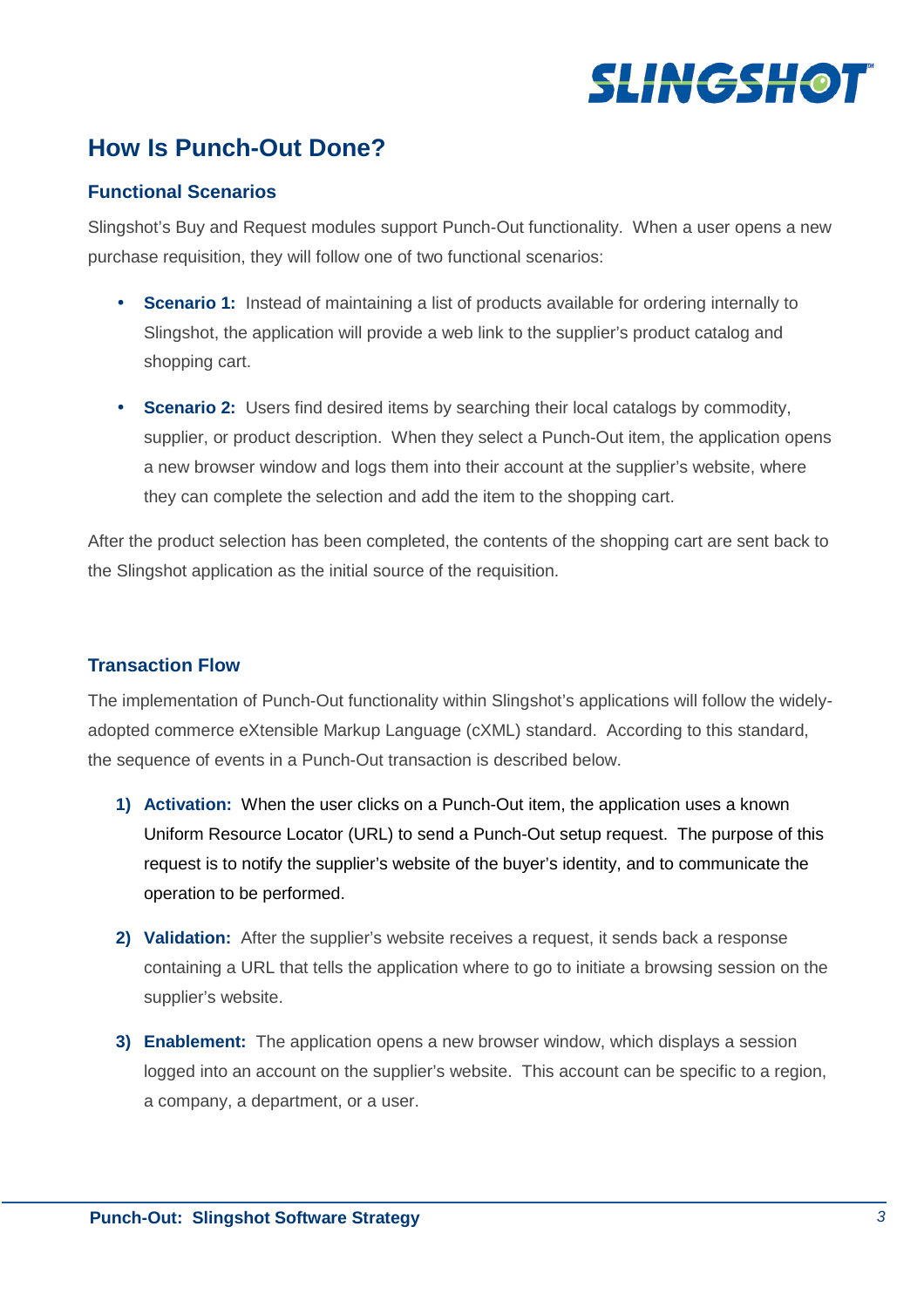

- **4) External Shopping Cart:** The user selects items from the supplier's inventory using all the features and services provided by the supplier's website. Depending on the product or customer, these features might include the following:
	- Configuration tools for building customized products. These may include computers, organic compounds, or personalized products
	- Search engines for finding desired products from large catalogs
	- Views of data for comparing products based on price, features or availability
	- Real-time pricing, inventory, and availability checking
	- Automatic tax and freight calculations based on ship-to destination, size or quantity of items
- **5) Check Out:** The supplier's website calculates the total cost of the user's selections, including tax, freight and customer-specific discounts. The Slingshot user will then click the supplier's website's check-out button to send the contents of the shopping cart back to the purchase requisition within their "home" application.

At this point, the supplier has effectively provided a quote for the requested items. The supplier has not yet received a purchase order, so can not yet book the order.

If users, including approvers, later need to edit any of the items in a purchase requisition, the supplier can allow them to "re-punch-out" to the supplier's website. The application sends back the contents of the original shopping cart to the supplier's website, and users make any changes there. On checkout, the supplier's website returns the items to the purchase requisition.

The supplier's website is the information source for all Punch-Out items. Changes to the quantity or the addition of new items to the requisition might alter tax or shipping charges, which would require recalculation at the supplier's website.

As a result, any changes to the original items need to be made at the supplier's website, not in the application, therefore the need to re-punch-out.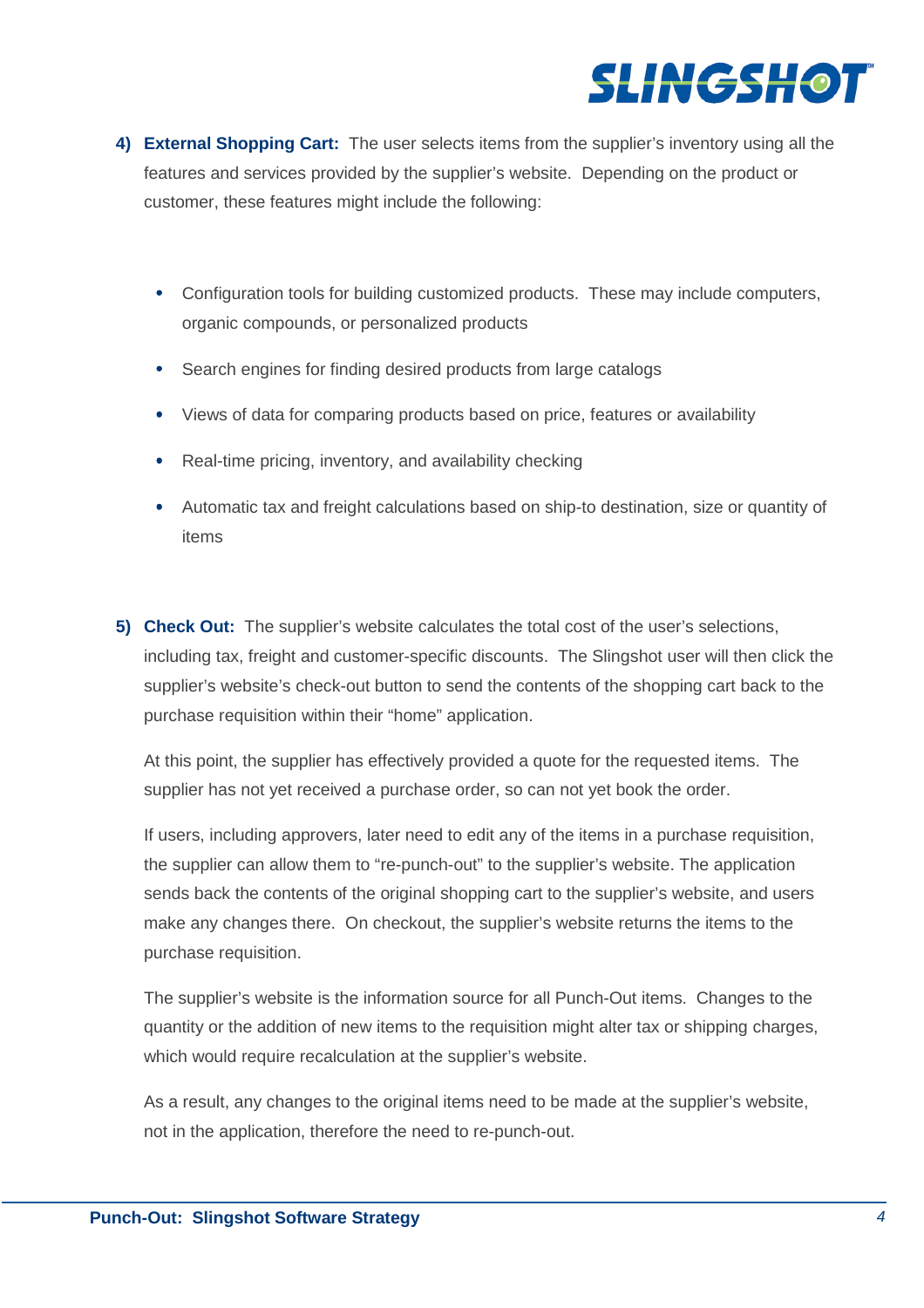

**6) Approval and Order:** After the contents of the shopping cart have been passed from the supplier's website to the user's Slingshot purchase requisition, the application approval processes takes over. When the purchase requisition is approved, the procurement application converts it into a purchase order and sends it back to the supplier's website for fulfillment. Purchasing card data can be transmitted along with the order, or the supplier can invoice the order separately. When the supplier acknowledges the receipt of a purchase order, the supplier is deemed to have "booked" the order.

## **Technical Architecture**

Slingshot is providing an implementation of the cXML client API in providing Punch-Out functionality. Our .NET framework technology is an efficient platform for building the code base for supporting the XML subset of cXML. This is required by the Punch-Out standard with its extensive support for XML as well as the transport protocol, HTTP.

The relevant .NET namespaces are System.Xml and System.Net. System.Xml provides the necessary means of handling the inbound and outbound cXML documents, while System.Net includes the HttpWebRequest and the HttpWebResponse classes that can be used for implementing the transport.

Slingshot applications are extended to include a new class, instances of which (objects) represent individual Punch-Out sessions. Methods of this class represent actions that the application will take during a session, such as starting a new session and sending order requests. The class will handle responses to current requests as well as asynchronous requests generated by the supplier website.

## **Summary**

Employing Slingshot's Punch-Out functionality will help you to drive a greater proportion of purchasing spend to established supplier contracts. This reduces manual effort and the associated costs, improves procurement compliance across the organization, reduces maverick buys and improves visibility of all money spent.

Universal adoption by your users is also more easily achieved, as Punch-Out provides an efficient way for your purchasing team to perform their tasks. The functionality is based on emerging technological standards that make it safe, secure and stable.

Improve your spend management, reduce your internal procurement costs and reduce your spend using Slingshot's Punch-Out functionality.